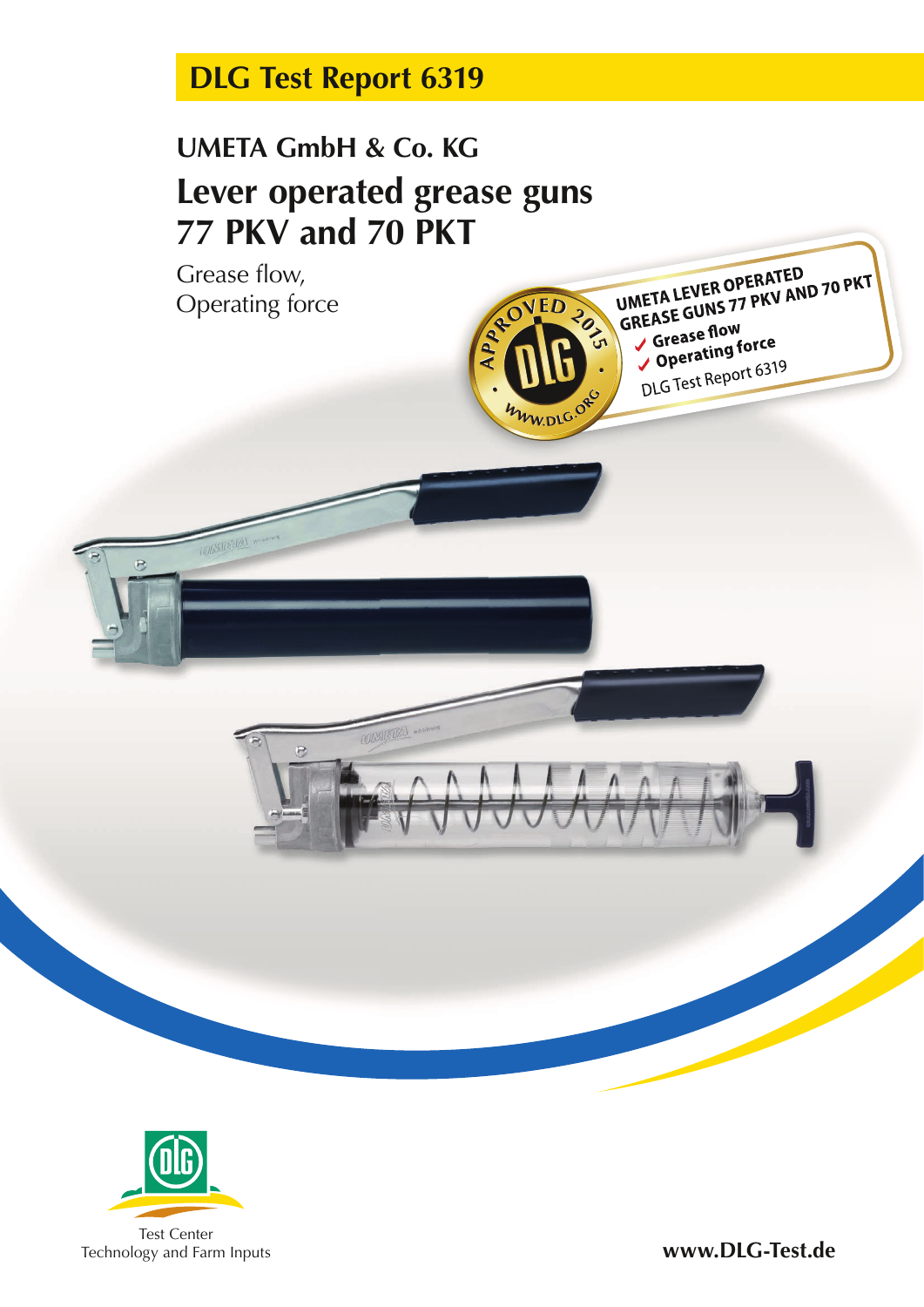#### **DLG APPROVED on Individual Test Criteria**

The DLG APPROVED quality mark on Individual Test Criteria is awarded to technical products that have passed a less comprehensive DLG usability test which is carried out and evaluated to independent and approved criteria. The purpose of the test is to highlight a product's specific innovations and key features. It either focusses on those criteria specified by the DLG Full Test framework or on other features and properties that make up the specific value of the product. A DLG group of experts defines the minimum standards to be applied to the product and describes the

test conditions and procedures as well as the criteria by which the test results are to be evaluated. These parameters reflect the acknowledged state of the art as well as



The DLG APPROVED Test on Individual Criteria measures the grease flow and operating force on the



DLG test stands. The test comprised measurements of the grease flow and the operating force that had to be applied at various feed pressures. In addition, a long-term test according to DIN 1283 standards was carried out. The test was based on the DLG test framework for manually operated grease guns dated October 1997.

No further criteria were tested.

### The Product

#### **Manufacturer and applicant**

Umeta GmbH & Co. KG Almestraße 1-3 33649 Bielefeld Germany

Product: Umeta 77 PKV, 70 PKT grease guns

Contact: Telephone: +49 (0)521 948-0 Fax: +49 (0)521 948-222 info@umeta.com www.umeta.com

#### **Description and specifications**

#### *77 PKV Variostar*

Dark blue painted steel gun body. Suitable for 400 g cartridges.

#### *70 PKT*

Dark blue painted steel gun body. Suitable for 400g cartridges or 500 g of bulk grease.

Grease gun for two-handed operation

- comprising a grease reservoir (77 PKV: 56 mm diameter body and 1 mm wall thickness; 70 PKV: 60 mm diameter body, 3 mm wall thickness)
- High-pressure cast steel body with a manually operated lever (with plastic coat handle)
- M 10 x 1 or R 1/8" threaded connection.

Suitable for grease cartridge or filling device loading.

The grease guns are supplied with a standard filling nipple or an optional air release valve.

#### **Optional accessories are available**

(not tested)

Choice of rigid or flexible armoured tubes with hydraulic four jaw connector.

#### *Tabelle 1: Weight and main dimensions*

| Grease gun model            | <b>Umeta 77 PKV</b> | <b>Umeta 70 PKT</b> |
|-----------------------------|---------------------|---------------------|
| Length                      |                     |                     |
| without delivery tube       | 362 mm              | 405 mm              |
| with rigid delivery tube    | 523 mm              | 586 mm              |
| with flexible armoured tube | 702 mm              | 744 mm              |
| <b>Width</b>                |                     |                     |
| lever is operated           | 145 mm              | $143$ mm            |
| <b>Diameter</b>             |                     |                     |
| delivery piston diameter    | $10 \text{ mm}$     | $10 \text{ mm}$     |
| <b>Unladen weight</b>       |                     |                     |
| with rigid tube             | $1,202$ g           | $1,173$ q           |
| with flexible armoured tube | $1,218$ q           | 1,190q              |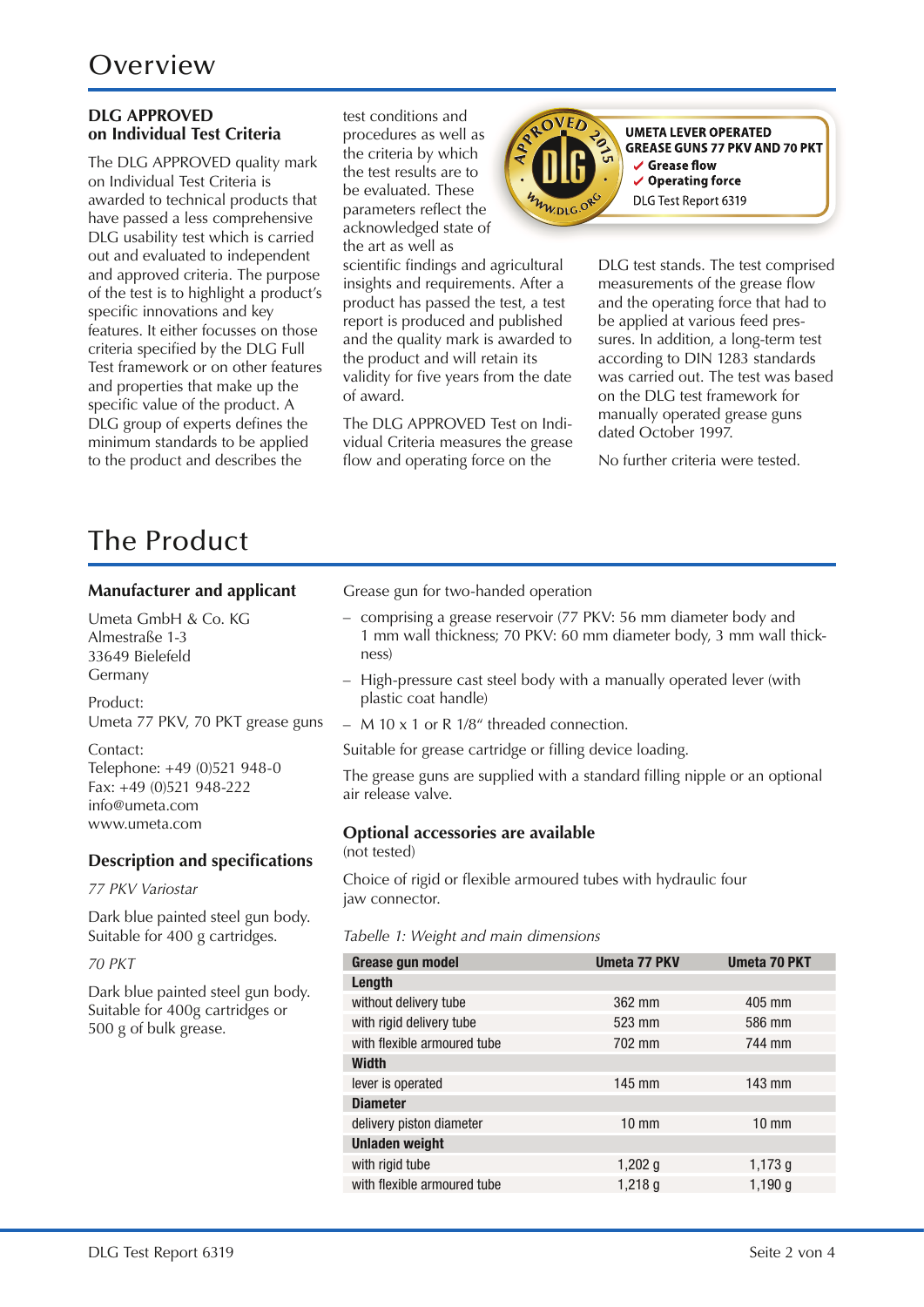The functionality of the Umeta 77 PKV and 70 PKT grease gun models was tested on test stands in accordance with the DLG APPROVED test standards.

The criteria tested were grease flow and operating forces as various feed pressures were applied. The long-term test was carried out to DIN 1283 standards. It was

found that especially the flow rate both on the gun in mint condition and after the long-term test was better than average.

#### *Table 2: Overview of results*

| <b>Test criterion</b>    | <b>Result</b>                                                                | Assessment* |
|--------------------------|------------------------------------------------------------------------------|-------------|
| <b>Grease flow</b>       | servicing bearings that require generous lubrication is satisfactorily short |             |
| in new condition         | grease flow at 400 bar counter pressure: 1,60 cm <sup>3</sup>                | +           |
| after the long-term test | grease flow at 400 bar counter pressure: 1,47 cm <sup>3</sup>                | +           |
| <b>Operating force</b>   | 85 N to 480 N at feed pressures of 50 to 400 bar                             | Ω           |
|                          |                                                                              |             |

\* Evaluation range:  $++$  /  $+$  /  $\circ$  /  $-$  /  $--$  ( $\circ$  = standard, N/E = not evaluated)

### The Method



#### **Measuring grease flow**

The grease rate delivered by operating the lever once is measured on a test stand both by applying no pressure and by applying a counter pressure of 400 bar. A long-term lab test is carried out to

DIN 1283 standards in which the lever is operated 5,000 times while Picture 2: The DIN 1283 test stand a counter pressure of 300 bar is increasing in 50 bar increments.

applied. The pressure stroke time is 2 seconds.

#### **Operating force**

The force that is required to operate the lever once is measured on a test stand where counter pressures of 50 bar to 400 bar are applied by a spring balance, with pressure

### The Test Results in Detail

#### **The grease flow**

The flow rate delivered by operating the lever once through a flexible armoured tube was 1.69 cm<sup>3</sup> when no counter pressure was applied and  $1.60 \text{ cm}^3$  when a counter pressure of 400 bar was applied. This volume is sufficient to service bearings that require generous lubrication within a satisfactorily short time.

The attained feed pressure of about 400 bar is high enough to lubricate grease points in awkward locations.

The grease gun was subjected to a long-term lab test to DIN 1283 standards. The lever was operated 5,000 times at a counter pressure of 300 bar. The pressure stroke time was 2 seconds. At the end of the long-term lab test the grease gun with flexible armoured tube supplied  $1.47 \text{ cm}^3$  of grease per lever operation and at a counter pressure of 400 bar (assessment see table 2).

#### **Operating force**

An operating force of 90 N is required to lubricate regular bearings. The feed pressure of 400 bar is attained by operating the lever at a force of 480 N (see table 3).

*Table 3: Operating force relative to counter pressure*

| <b>Counter pressure</b> | <b>Operating force</b> |
|-------------------------|------------------------|
| 50 bar                  | 85N                    |
| 100 <sub>bar</sub>      | 160N                   |
| 150 bar                 | 225N                   |
| 200 <sub>bar</sub>      | 280N                   |
| 250 bar                 | 335 N                  |
| 300 bar                 | 390 N                  |
| 350 bar                 | 440 N                  |
| 400 bar                 | 480N                   |

### Summary

This DLG APPROVED Test on Individual Criteria tested individual criteria regarding the functionality of the Umeta 77 PKV,

70 PKT grease guns. The tested criteria met the requirements as laid down in the DLG test framework.